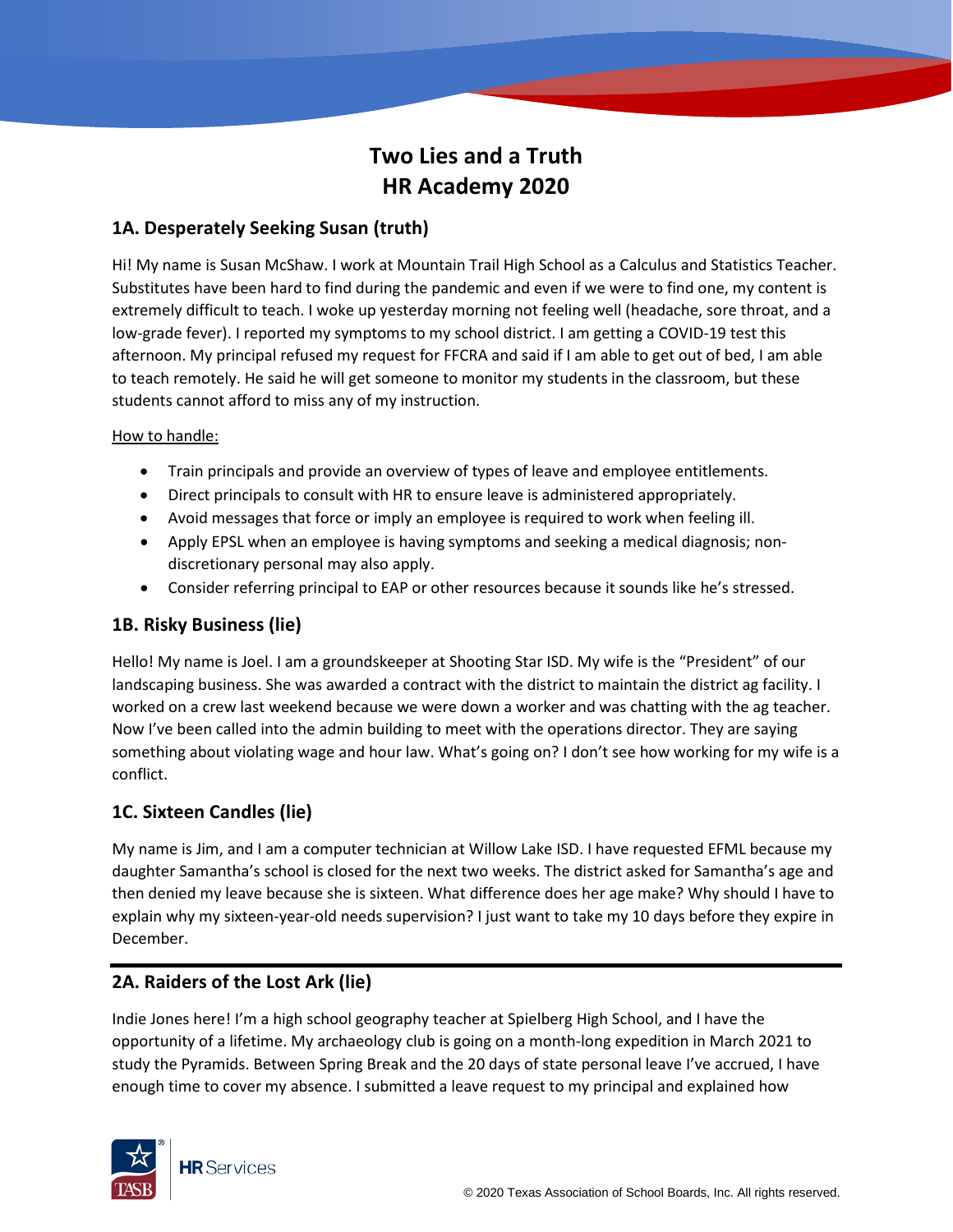important the trip is, but she denied the leave. I haven't used any leave for the last four years and now when I need it, I can't use it. Can I call in sick instead and still take the trip?

# **2B. The Right Stuff (lie)**

Hey there! My name is Chuck. I coach and teach Social Studies at Rolling Stream Middle School. My wife is a Chemistry teacher at the same school. We're expecting our first baby in three months. She worked with the principal to set up a schedule so she can pump breast milk for the remainder of the school year. My mother is taking care of the baby while we're at work and can bring the baby to school so my wife can breastfeed. I requested breaks at the same time so we can make this family bonding time. My principal hasn't approved this plan, yet. This seems discriminatory. Should I contact HR?

## **2C. The Borrowers (truth)**

Hey, y'all. My name is Arrietty Clock. I am an elementary teacher here at Texas Proud ISD. My husband has the flu and is expected to miss work for the next week and a half. He works for a landscaping company and does not have any paid sick leave. We can't afford for him to be off work without pay. I have 30 days of accrued leave. What do I need to do to transfer my leave to him?

How to handle:

- Expect the unexpected, be prepared—always!
- Calmly explain the ways leave can be used by the employee and that it cannot be used by nonemployees.
- Explain leave donations are limited to employee to employee if district has an adopted leave program (e.g., sick leave bank or pool).
- Tell an employee that you will research the answer and get back to them if you don't know how to respond.

## **3A. Aliens (truth)**

Hi! I am Ellen Ripley. I am a 5<sup>th</sup> grade teacher at Planet Elementary School. I am being placed on administrative leave and involuntary temporary disability leave and told I'm required to have a medical release to return to work. I am perfectly capable of teaching if I wear my foil hat and cover my classroom windows with aluminum foil. I don't understand why the district is making such a big deal out of this and will not let me just continue to teach.

#### How to handle:

- Be familiar with Policy DBB (LOCAL) and the ability to place an individual on leave when a physical or mental condition interferes with the ability to perform their job.
- Follow Policy DEC (LEGAL), which outlines the process for placement on involuntary temporary disability leave.
	- o Paid administrative leave will apply until a health status report is received and employee is provided the appropriate hearing before the board, if requested.